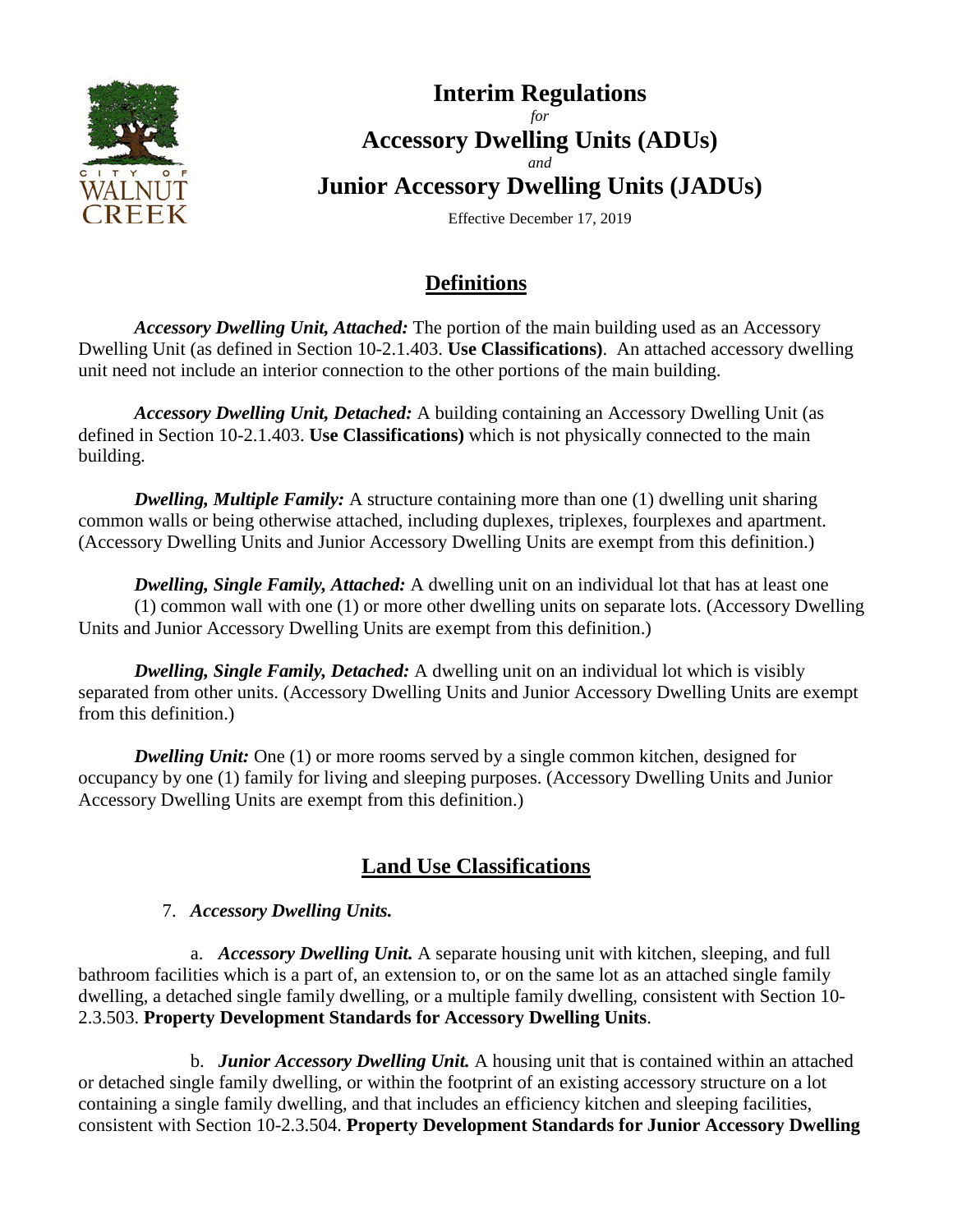**Units**. A Junior Accessory Dwelling Unit may include separate bathroom facilities, or may share bathroom facilities with the single-family dwelling.

| <b>Zoning District</b> | <b>Accessory Dwelling Unit</b> | <b>Junior Accessory Dwelling Unit</b> |
|------------------------|--------------------------------|---------------------------------------|
|                        | (ADU)                          | (JADU)                                |
| $R-8$                  | Permitted                      | Permitted                             |
| $R - 8.5$              | Permitted                      | Permitted                             |
| $R-10$                 | Permitted                      | Permitted                             |
| $R-12$                 | Permitted                      | Permitted                             |
| $R-15$                 | Permitted                      | Permitted                             |
| $R-20$                 | Permitted                      | Permitted                             |
| $R-40$                 | Permitted                      | Permitted                             |
| $D-3$                  | Permitted                      | Permitted                             |
| $M-0.75$               | Permitted                      | <b>Not Permitted</b>                  |
| $M-1$                  | Permitted                      | Not Permitted                         |
| $M-1.5$                | Permitted                      | Not Permitted                         |
| $M-2$                  | Permitted                      | Not Permitted                         |
| $M-2.5$                | Permitted                      | Not Permitted                         |
| $M-3$                  | Permitted                      | Permitted                             |
| $M-H-D$                | Permitted                      | Not Permitted                         |
| $H-P-D$                | Permitted                      | Permitted                             |
| $P-R$                  | Not Permitted                  | Not Permitted                         |
| $C-R$                  | Not Permitted                  | <b>Not Permitted</b>                  |
| $O-C$                  | Not Permitted                  | <b>Not Permitted</b>                  |
| $M-U$                  | Permitted                      | <b>Not Permitted</b>                  |
| AS-CM                  | Not Permitted                  | Not Permitted                         |
| $S-C$                  | Not Permitted                  | <b>Not Permitted</b>                  |
| $B-P$                  | Not Permitted                  | <b>Not Permitted</b>                  |
| $\overline{C-C}$       | Not Permitted                  | Not Permitted                         |
| $O-S-R$                | Permitted                      | Permitted                             |
| $C-F$                  | Not Permitted                  | Not Permitted                         |
| HOP-D                  | Permitted                      | Not Permitted                         |
| P-D                    | Permitted <sup>1</sup>         | Permitted <sup>2</sup>                |
| SFH-PD1                | Permitted                      | Permitted                             |
| MU-C                   | Permitted                      | Not Permitted                         |
| $MU-R$                 | Permitted                      | Not Permitted                         |
| $MU-D$                 | Permitted                      | Not Permitted                         |

# **Land Use Regulations**

<sup>1</sup>Permitted only in Planned Development Districts wherein Single Family Residential or Multiple Family Residential is either a permitted or conditionally permitted use.

2Permitted only in Planned Development Districts wherein Single Family Residential is either a permitted or conditionally permitted use.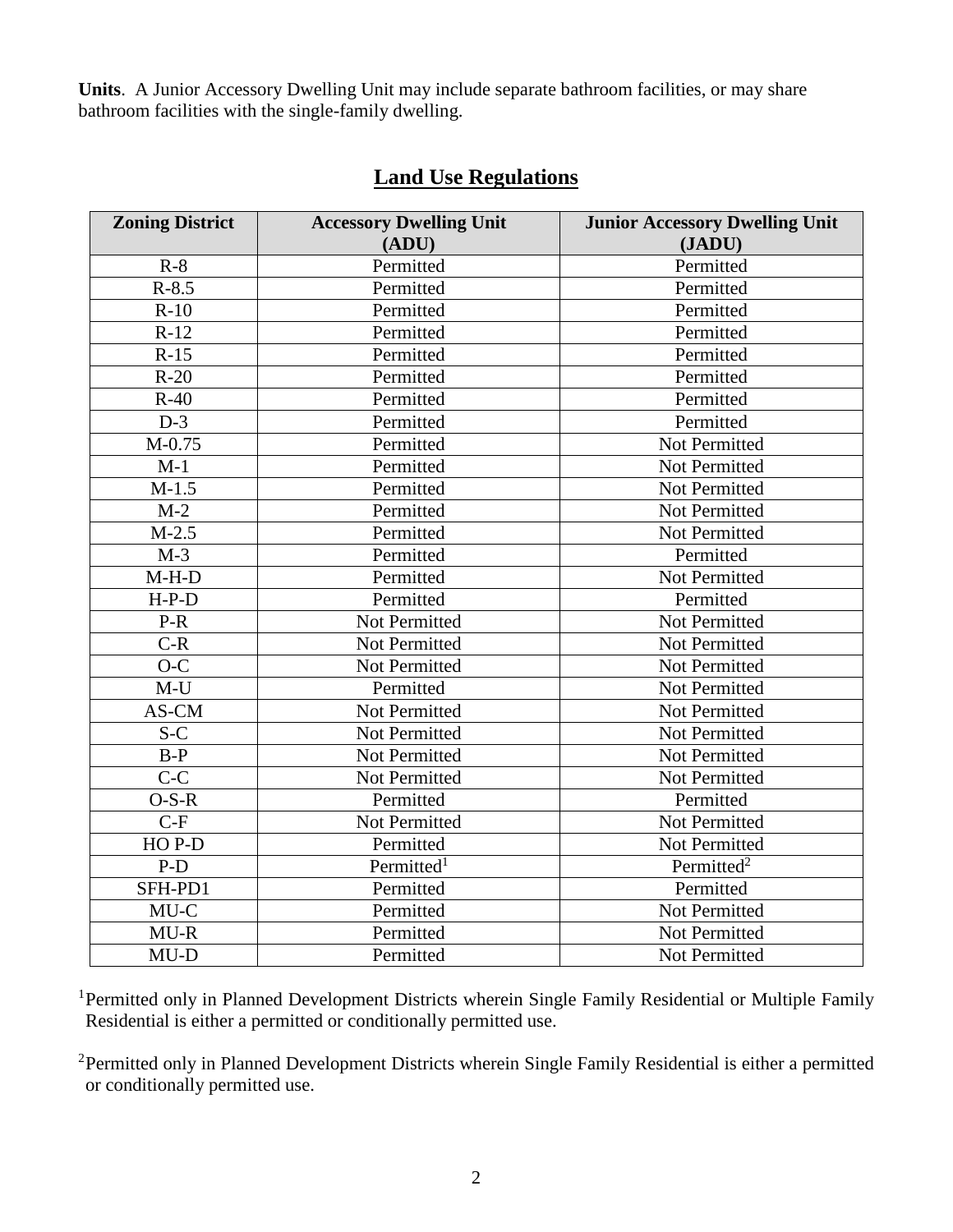## **Additional CUP Finding for Bed and Breakfast Inns**

K. The Bed and Breakfast Inn is not located within an Accessory Dwelling Unit or a Junior Accessory Dwelling Unit constructed after January 1, 2020.

| <b>LAND USE CLASSIFICATION</b>                 | OFF STREET PARKING REQUIREMENTS                                                                                                                                                                                                                                                                                                                                                               | <b>NOTES</b>                   | <b>LOADING</b><br><b>SPACES</b><br><b>REQUIRED</b><br>(SEE<br><b>TABLE B)</b> |
|------------------------------------------------|-----------------------------------------------------------------------------------------------------------------------------------------------------------------------------------------------------------------------------------------------------------------------------------------------------------------------------------------------------------------------------------------------|--------------------------------|-------------------------------------------------------------------------------|
| Multiple Family Residential<br>5.              | 1.25 per studio unit; 1.5 per 1 bedroom unit; 2 per 2<br>bedroom unit; $2.25$ per $2+$ bedroom units. Every dwelling<br>unit shall have 1 covered space.<br>Notwithstanding the foregoing, if the required parking is<br>demolished in conjunction with the construction of an<br>accessory dwelling unit, or converted to an accessory<br>dwelling unit, no replacement parking is required. | (3)(4)<br>(24)<br>(25)<br>(26) |                                                                               |
| 7.<br><b>Accessory Dwelling Units</b>          |                                                                                                                                                                                                                                                                                                                                                                                               |                                |                                                                               |
| <b>Accessory Dwelling Unit</b><br>a.           | No spaces required                                                                                                                                                                                                                                                                                                                                                                            |                                |                                                                               |
| <b>Junior Accessory Dwelling</b><br>b.<br>Unit | No spaces required                                                                                                                                                                                                                                                                                                                                                                            |                                |                                                                               |
| 8. Single Family Residential                   | 2 covered per dwelling unit. Notwithstanding the<br>foregoing, if the required parking is demolished in<br>conjunction with the construction of an accessory<br>dwelling unit, or converted to an accessory dwelling unit,<br>no replacement parking is required.                                                                                                                             | (4)                            |                                                                               |

## **Parking Requirements**

#### **PARKING REGULATIONS - NOTES**

(3) The parking requirement for duplex residential development located outside of the Almond-Shuey Neighborhood shall be: a) One (1) covered for one (1) bedroom units.

b) One (1) covered and one (1) uncovered for one (1)+ bedroom units. (The uncovered parking space shall not be permitted in the front yard setback unless a finding is made that the design and lot configuration precludes placement elsewhere on the site, in which case a maximum of two (2) spaces may be permitted in tandem.)

Notwithstanding the foregoing, if the required parking is demolished in conjunction with the construction of an accessory dwelling unit, or converted to an accessory dwelling unit, no replacement parking is required.

(24) The number of required parking spaces for residential structures with five or more residential units and either within one-half (1/2) mile of BART or with lower income units is as shown on Table C.

Notwithstanding the foregoing, if the required parking is demolished in conjunction with the construction of an accessory dwelling unit, or converted to an accessory dwelling unit, no replacement parking is required.

(25) The parking requirements in the Almond-Shuey Neighborhood shall be:

a) Single Family Residential: Two (2) spaces per dwelling unit. Every dwelling unit shall have at least one (1) covered space. The second parking space for each dwelling unit may be located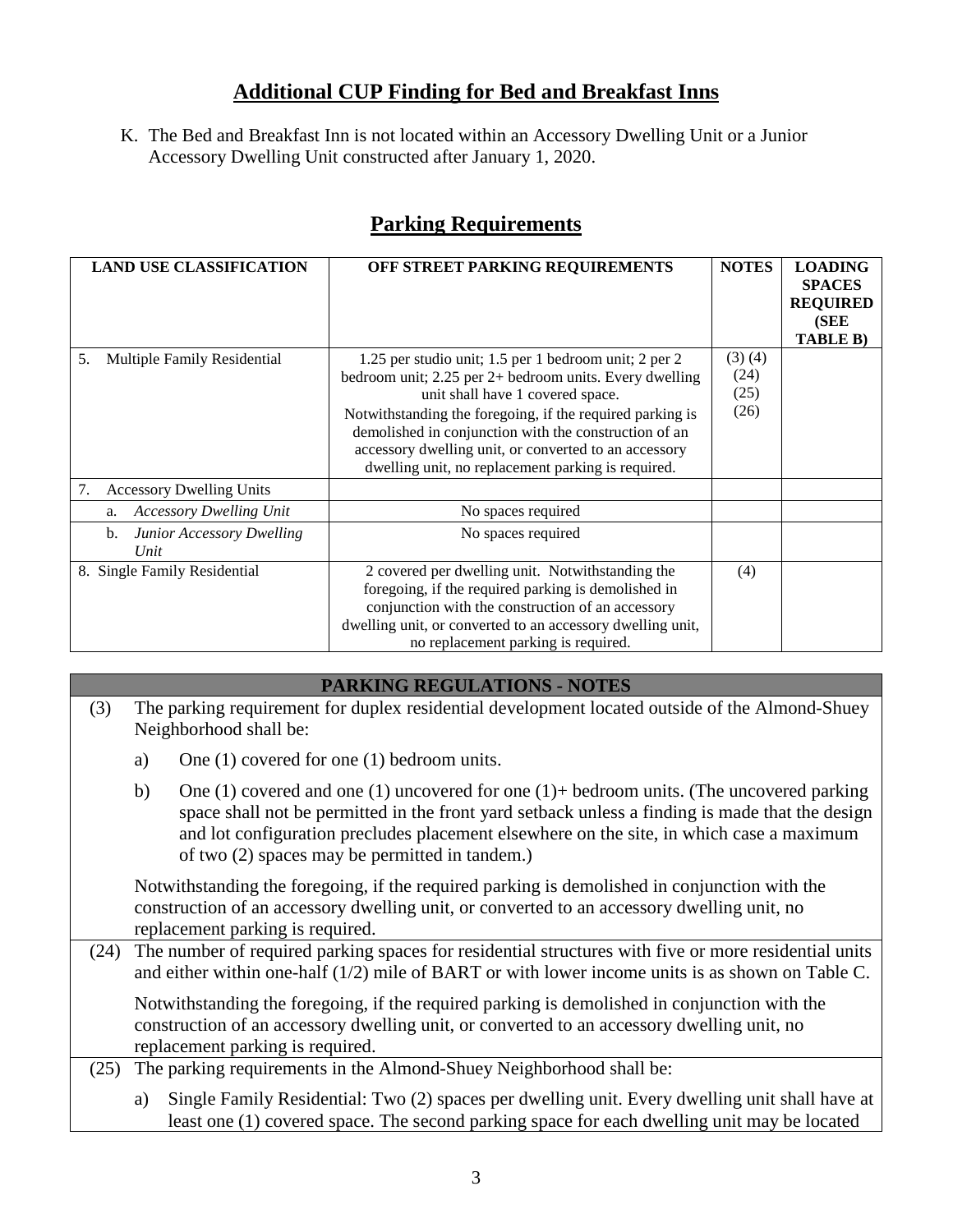in tandem to the first parking space.

- b) Multiple Family Residential: One (1) space for studio and one (1) bedroom units; two (2) spaces for one (1)+ bedroom units. Every dwelling unit shall have at least one (1) covered space. When a second parking space is required for a dwelling unit, the second parking space may be located in tandem to the first parking space required for that same dwelling unit.
- c) Accessory Dwelling Unit: No spaces required.
- d) Junior Accessory Dwelling Unit: No spaces required
- e) No required parking spaces, other than those required for single family residential uses in Table A – Parking Regulations (above), shall be located within fifteen (15) feet of a street line.
- f) Notwithstanding the foregoing, if the required parking is demolished in conjunction with the construction of an accessory dwelling unit, or converted to an accessory dwelling unit, no replacement parking is required.

## **Accessory Dwelling Unit Regulations**

### **Article 5. Accessory Dwelling Units**

### *Sec. 10-2.3.501. Purpose.*

Consistent with California Code of Regulations Title 7, Division 1, Chapter 4 and California Government Code Sections 65852.2 and 65852.22, the purpose of this article is to allow accessory dwelling units in all zones which permit single family or multiple family dwellings, and to allow junior accessory dwelling units in all zones which permit single family dwellings. The provisions of this article are intended to promote the development of small rental housing units designed to meet the housing needs of individuals and families, particularly those of low and moderate incomes, and for persons who are elderly or disabled. The requirements of this article are intended to protect the integrity and character of residential and mixed-use neighborhoods by ensuring that accessory dwelling units and junior accessory dwelling units are architecturally compatible with the principal structure and neighborhood.

#### *Sec. 10-2.3.502. Applicability.*

When permitted by the base district regulations, the provisions of this article shall apply in any of the following situations, subject to the provisions of Section 10-2.3.503. **Property Development Standards for Accessory Dwelling Units**, and Section 10-2.3.504. **Property Development Standards for Junior Accessory Dwelling Units:**

A. Up to two (2) an accessory dwelling units or one (1) junior accessory dwelling unit is constructed on a lot with an existing single-family dwelling;

B. A new single family dwelling, with or without an attached accessory dwelling unit or a junior accessory dwelling unit, is constructed on a parcel with an existing single family dwelling which conforms to the property development standards for accessory dwelling units contained in Section 10- 2.3.503;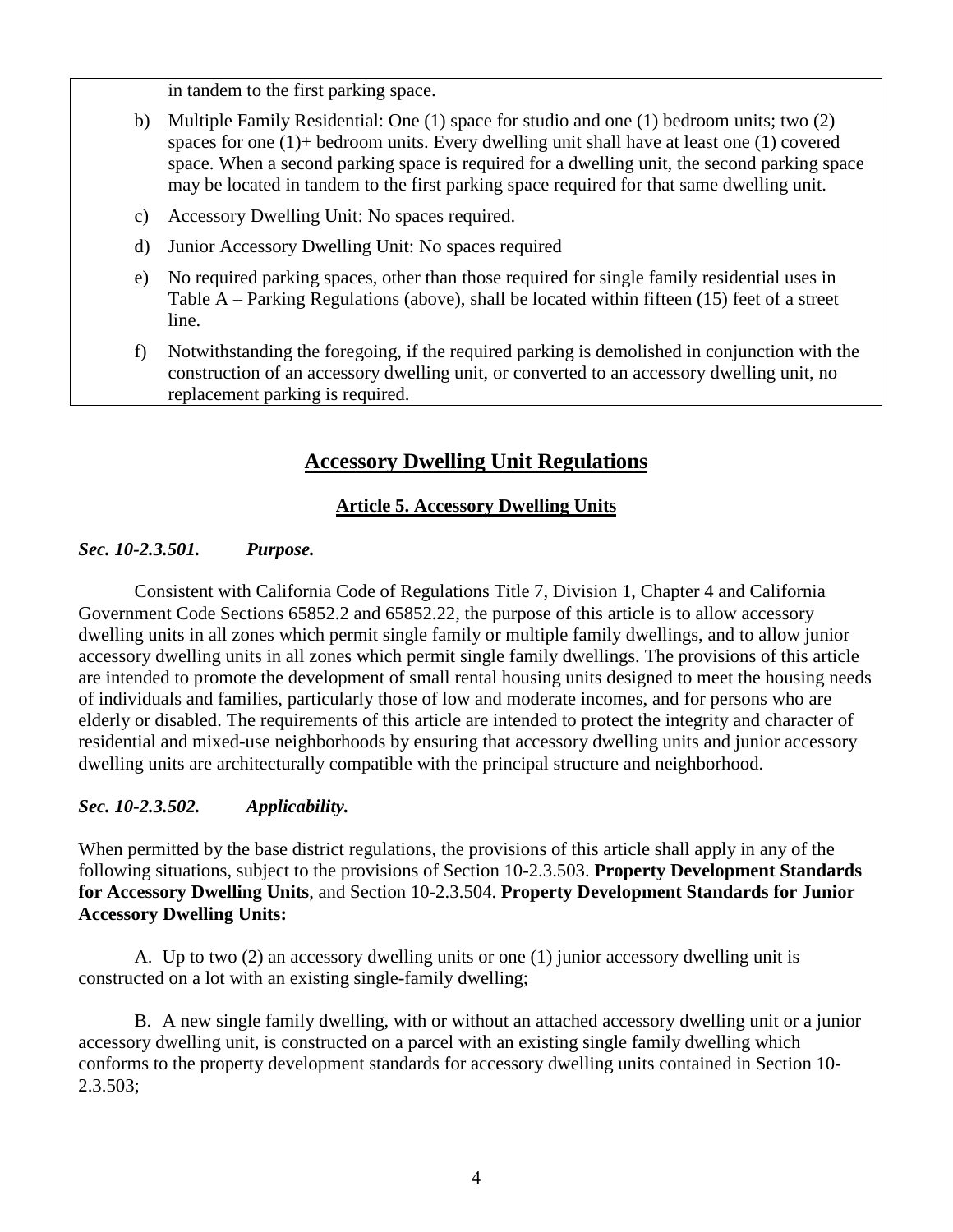C. A new single family dwelling, and an accessory dwelling unit or junior accessory dwelling unit, are constructed at the same time on a vacant parcel;

D. One (1) or more attached accessory dwelling units are constructed within the portions of an existing multiple family dwelling that are not used as livable space, if each space complies with all applicable provisions of Title 9. **Building Regulations**; or

E. Up to two (2) detached accessory dwelling units are constructed on the same parcel as an existing multiple family dwelling.

### *Sec. 10-2.3.503. Property Development Standards for Accessory Dwelling Units.*

The following property development standards shall apply to all land and structures in the base districts which permit accessory dwelling units:

A. *Zoning Requirements.* All property development regulations of the base district in which the property is located shall apply, except as otherwise specified in this article. In the P-D and H-P-D districts, where no standards are specified, the Planning Manager shall apply development standards based on the district that most closely matches existing development in regards to land use and lot size. The following exceptions shall apply in all base districts:

1. No greater than a four (4) foot side or rear setback shall be required for an accessory dwelling unit constructed beyond the footprint of an existing building, unless the portion constructed beyond the footprint of an existing building does not exceed 150 square feet and is limited to accommodating ingress and egress.

2. The minimum setbacks and courts shall be waived for an accessory dwelling unit constructed entirely within the footprint of an existing building, and for up to 150 square feet outside of the footprint of an existing building if the additional area is limited to accommodating ingress and egress; however, the accessory dwelling unit must still comply with all applicable provisions of Title 9. **Building Regulations**.

3. The maximum lot coverage and floor area ratio shall be waived in the amounts necessary to accommodate an accessory dwelling unit with a gross floor area of up to 800 square feet.

4. The maximum building height shall be waived in the amount necessary to accommodate an accessory dwelling unit with a building height of up to sixteen (16) feet.

5. The maximum building height shall be waived in the amount necessary to accommodate an accessory dwelling unit constructed entirely within the exterior physical dimensions of an existing building, plus up to 150 square feet of additional floor area if limited to accommodating ingress and egress. In no case shall the additional floor area have a building height greater than the existing building or sixteen (16) feet, whichever is greater.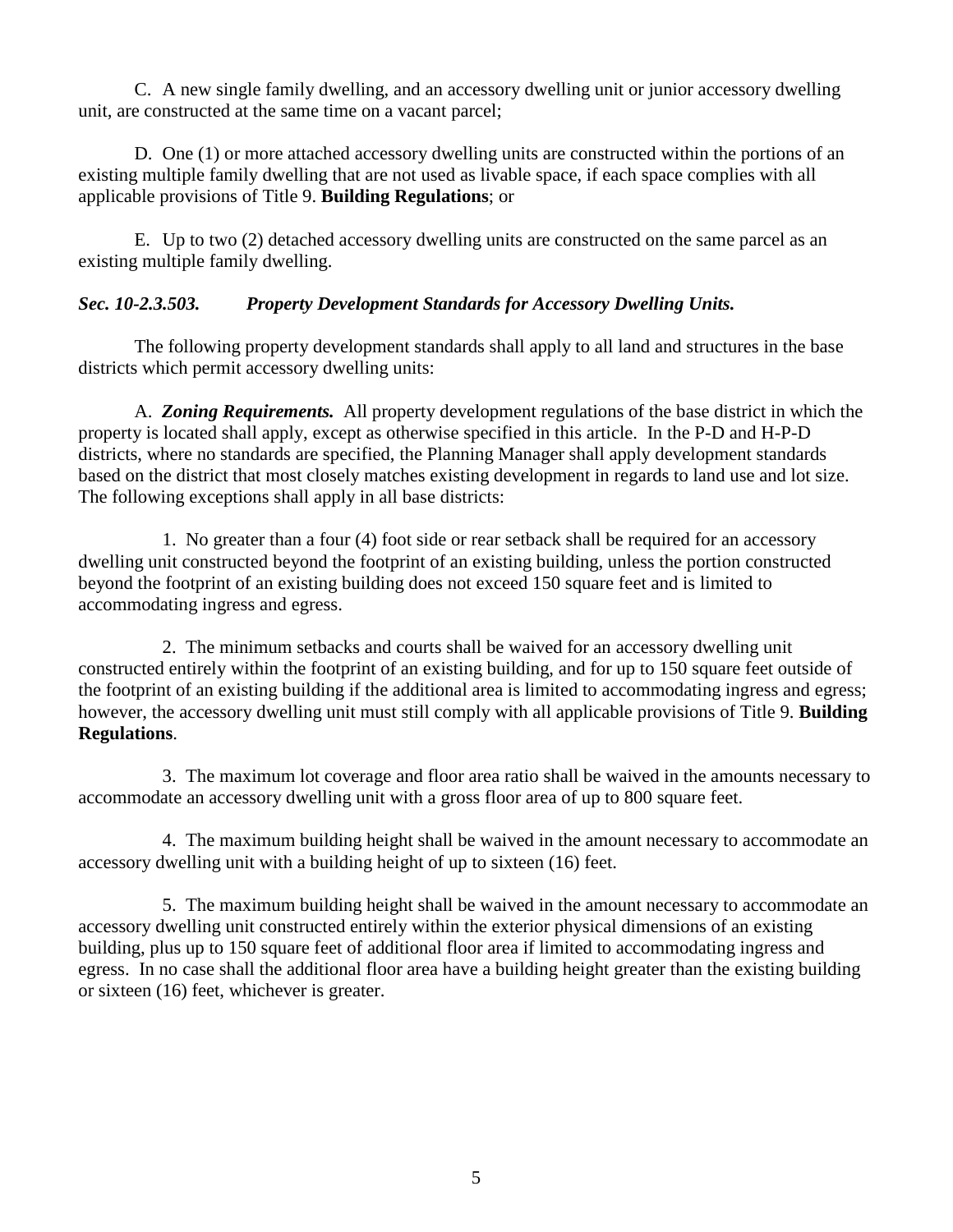B. *Size.* The maximum gross floor area for an accessory dwelling unit shall be based on net lot area as follows:

| <b>Net Lot Area:</b>         | <b>Maximum Gross Floor Area:</b> |                             |  |
|------------------------------|----------------------------------|-----------------------------|--|
|                              | <b>Studio or One Bedroom</b>     | <b>Two or More Bedrooms</b> |  |
| 14,999 square feet or less   | 850 square feet                  | 1,000 square feet           |  |
| 15,000 to 19,999 square feet | 900 square feet                  | 1,000 square feet           |  |
| 20,000 square feet or more   | 950 square feet                  | 1,000 square feet           |  |

Furthermore, attached accessory dwelling units shall not exceed fifty percent (50%) of the gross floor area of the main building, or a gross floor area of 800 square feet, whichever is more, when the main building is already in existence.

C. *Design.* The accessory dwelling unit shall be designed to be architecturally consistent with the main building, including building form, exterior siding and/or trim, roof form and materials, and window placement/type. Any new entrances to an attached accessory dwelling unit shall be located on the side or in the rear of the building.

D. *Additional Design Standards for Garage Conversions.* In cases where an accessory dwelling unit is created through the conversion of an existing private garage, the garage conversion shall be architecturally consistent with the main building through one (1) of the following options:

1. The garage door is left operational to provide access to a storage space that is separated from the accessory dwelling unit by an interior partition wall. The partition wall shall not be constructed in such a manner as to fully or partially prevent the operation of the garage door. The installation of new window openings or pass doors not integral to the original design of the garage door is prohibited.

2. The garage door is removed entirely and replaced with fenestration elements of the existing dwelling designed to be architecturally consistent with the principal structure, including form, exterior siding and/or trim and window placement/type. A landscaped area shall be installed to provide a minimum of three (3) feet of separation between the driveway and the former garage door. This landscaped area may be reduced to a depth as little as one (1) foot if needed to maintain a minimum driveway length of eighteen (18) feet, as measured from the street line. This option may not be used when the existing driveway is less than nineteen (19) feet in length, as measured from the street line.

E. *Off-Street Parking.* No parking spaces are required.

F. *Number of Accessory Dwelling Units.* The maximum number of accessory dwelling units on a single lot is the total of the following:

1. Lots with an existing or proposed single family dwelling:

i. Either one (1) attached accessory dwelling unit constructed at the same time as a new single family dwelling; one (1) attached accessory dwelling unit located within the footprint of an existing single family dwelling, plus up to 150 square feet of additional floor area if limited to accommodating ingress and egress; or one (1) detached accessory dwelling unit located within the footprint of an existing accessory structure, plus up to 150 square feet of additional floor area if limited to accommodating ingress and egress; and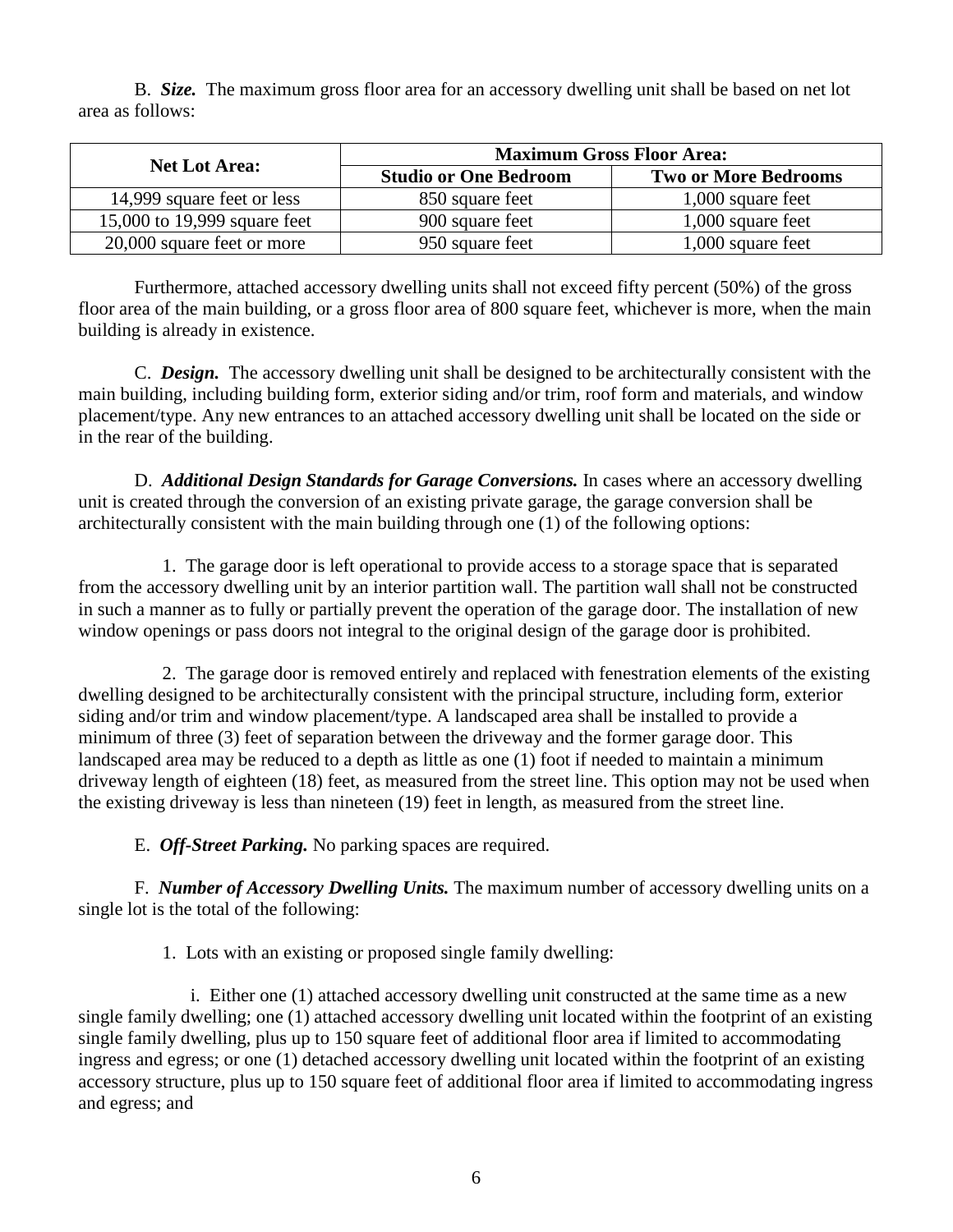ii. One (1) detached accessory dwelling unit;

2. Lots with an existing multiple family dwelling:

i. Multiple attached accessory dwelling units on a lot containing a multiple family dwelling, not to exceed twenty-five (25) percent of the number of existing dwelling units contained within multiple family dwellings; and

ii. Two (2) detached accessory dwelling units; and

G. *Second-Story Windows*. Second-story windows located within ten (10) feet of a side or rear property line in an R, D-3, or SFH-PD1 districts, or on a lot containing a single family dwelling in an M-3, H-P-D, or P-D district, shall have a sill height of not less than five (5) feet above the second-story floor.

H. *Additional Limitations for Hillside Lots*. The following limitations shall apply to any accessory dwelling unit located on any lot, or portion thereof, with an average slope of fifteen (15) percent or greater (as defined by one (1) of the density determination methods described in Section 10- 2.3.406), unless located within the Core Area or Rossmoor (as defined in Section 10-2.3.402. **Definitions**):

1. Due to the high levels of risk of property damage and personal injury, there shall be no grading or construction of any kind on any portion of the site where the true slope exceeds thirty percent (30%).

2. There shall be no grading or construction of any kind within the area surrounding any highly protected tree for a distance of one and one-half times the distance from the trunk to the dripline (as those terms are defined in Section 3-8.02).

3. Grading shall only be allowed for driveways; garage pads; cuts under the accessory dwelling unit; cuts on the uphill side of the accessory dwelling unit which are screened from public view by the accessory dwelling unit or existing vegetation; sight distance requirements; drainage; and soil stability purposes. All grading shall be done in such a manner that it presents a finished look of rounded slopes. All exposed graded areas shall be hydroseeded/relandscaped to minimize erosion.

4. No accessory dwelling unit shall be constructed within a one hundred (100) foot vertical drop from the ridgeline of any visually prominent ridge (as defined in Section 10-2.3.402) or in such a manner that it breaks the skyline of any visually prominent ridge as viewed continuously for more than one thousand (1,000) feet from any freeway, arterial, or scenic corridor within the City limits.

5. No accessory dwelling unit shall be constructed upon a rock outcropping which covers more than two hundred (200) square feet of land area.

6. No accessory dwelling unit shall be built within fifty (50) feet of a fault line, within fifty (50) feet of the top of a creek bank (as defined in Section 10-2.3.402), or within that setback from a known landslide area recommended in a soils report prepared for the proposed development. Where significant riparian vegetation exists beyond the limits required above for creek setbacks, the setback line shall be extended to include such areas.

7. All mechanical equipment on site shall be screened from view off the site.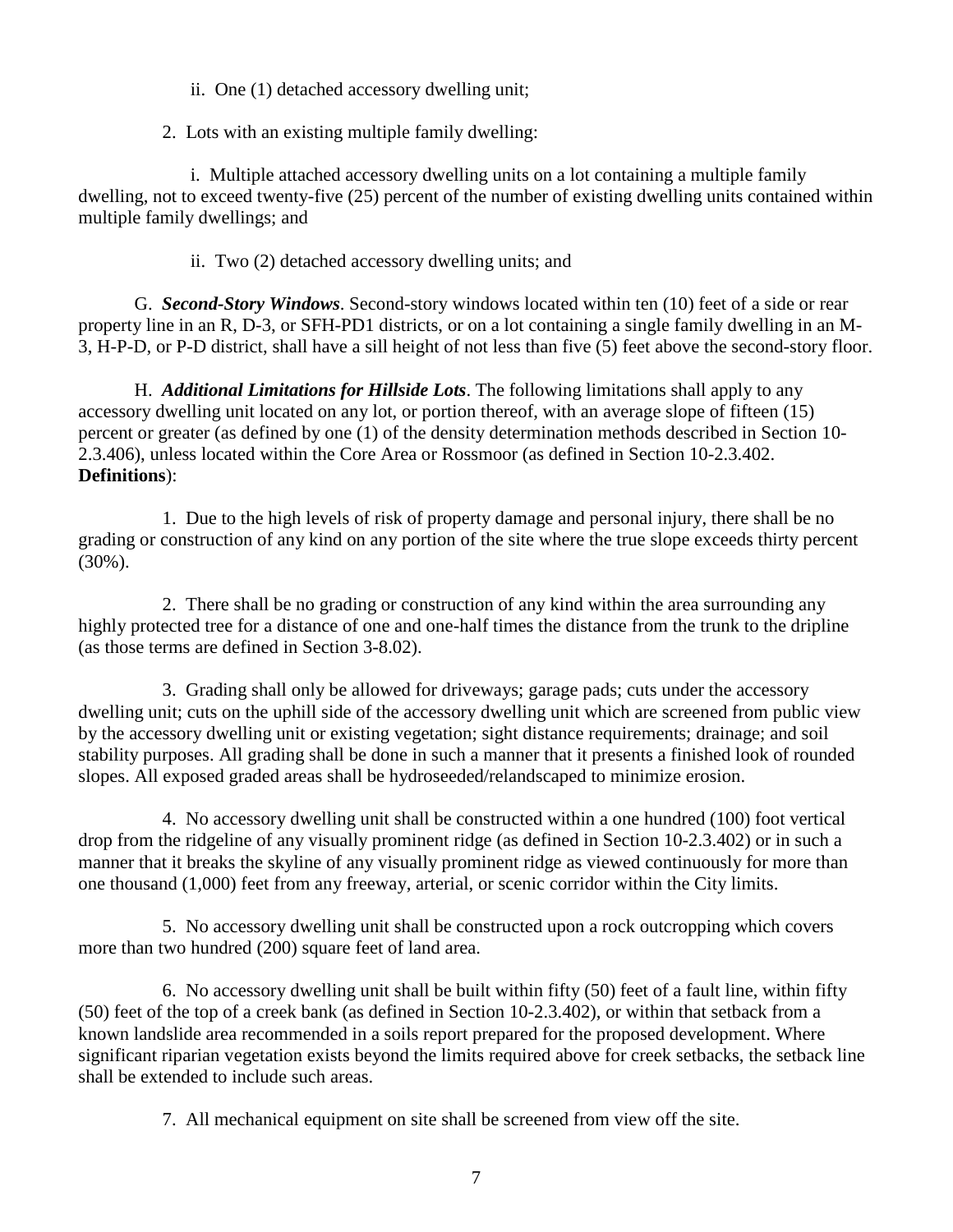8. Exterior lighting shall be designed and installed in such a manner that the light source is shielded from view off the site.

9. The ground floor of the portion of a building containing an accessory dwelling unit shall not be located more than four (4) feet above the base elevation (as defined in Section 10-2.1.303).

I. *Sale Prohibited*. An accessory dwelling unit shall not be sold or otherwise conveyed separately from the main building.

J. *Delayed Enforcement*. Notwithstanding any other provisions of this Code, including but not limited to Title 1, Chapter 2. **Penalty Provisions**, Title 1, Chapter 7. **Administrative Citations and Fines**, and Title 9, Chapter 0.5. **Administration**, a property owner who receives a notice of violation or similar correspondence from the City regarding a violation of Title 9. **Building Regulations** in regards to an accessory dwelling unit constructed prior to January 1, 2020, may submit to the Building Official a request for a delay in enforcement pursuant to Section 17980.12 of the California Health and Safety Code, as it may be amended. Such request shall be made in writing, and shall include an explanation of the reason for the request. The Building Official shall review the request in accordance with Section 17980.12 of the California Health and Safety Code, and, except for issues that relate to an immediate danger to health or safety, shall provide a written response to the property owner not less than ten (10) calendar days prior to the issuance of any administrative citations or fines, pursuant to Title 1, Chapter 7. **Administrative Citations and Fines**.

### *Sec. 10-2.3.504. Property Development Standards for Junior Accessory Dwelling Units.*

The following property development standards shall apply to all land and structures in the base districts which permit junior accessory dwelling units:

A. *Zoning Requirements.* All property development regulations of the base district in which the property is located shall apply, except as otherwise specified in this article. In the P-D and H-P-D districts, where no standards are specified, the Planning Manager shall apply development standards based on the district that most closely matches existing development in regards to land use and lot size. The following exception shall apply in all base districts:

1. The minimum setbacks and courts shall be waived for a junior accessory dwelling unit constructed entirely within the footprint of an existing building, and for up to 150 square feet outside of the footprint of an existing building if the additional area is limited to accommodating ingress and egress; however, the accessory dwelling unit must still comply with all applicable provisions of Title 9. **Building Regulations**.

2. The maximum lot coverage, floor area ratio, and building height shall be waived for a junior accessory dwelling unit constructed entirely within the footprint of an existing building, and for up to 150 square feet outside of the footprint of an existing building if the additional area is limited to accommodating ingress and egress; however, the accessory dwelling unit must still comply with all applicable provisions of Title 9. **Building Regulations**. In no case shall the additional floor area have a building height greater than the existing building or sixteen (16) feet, whichever is greater.

B. *Size.* The maximum gross floor area for a junior accessory dwelling unit shall be 500 square feet.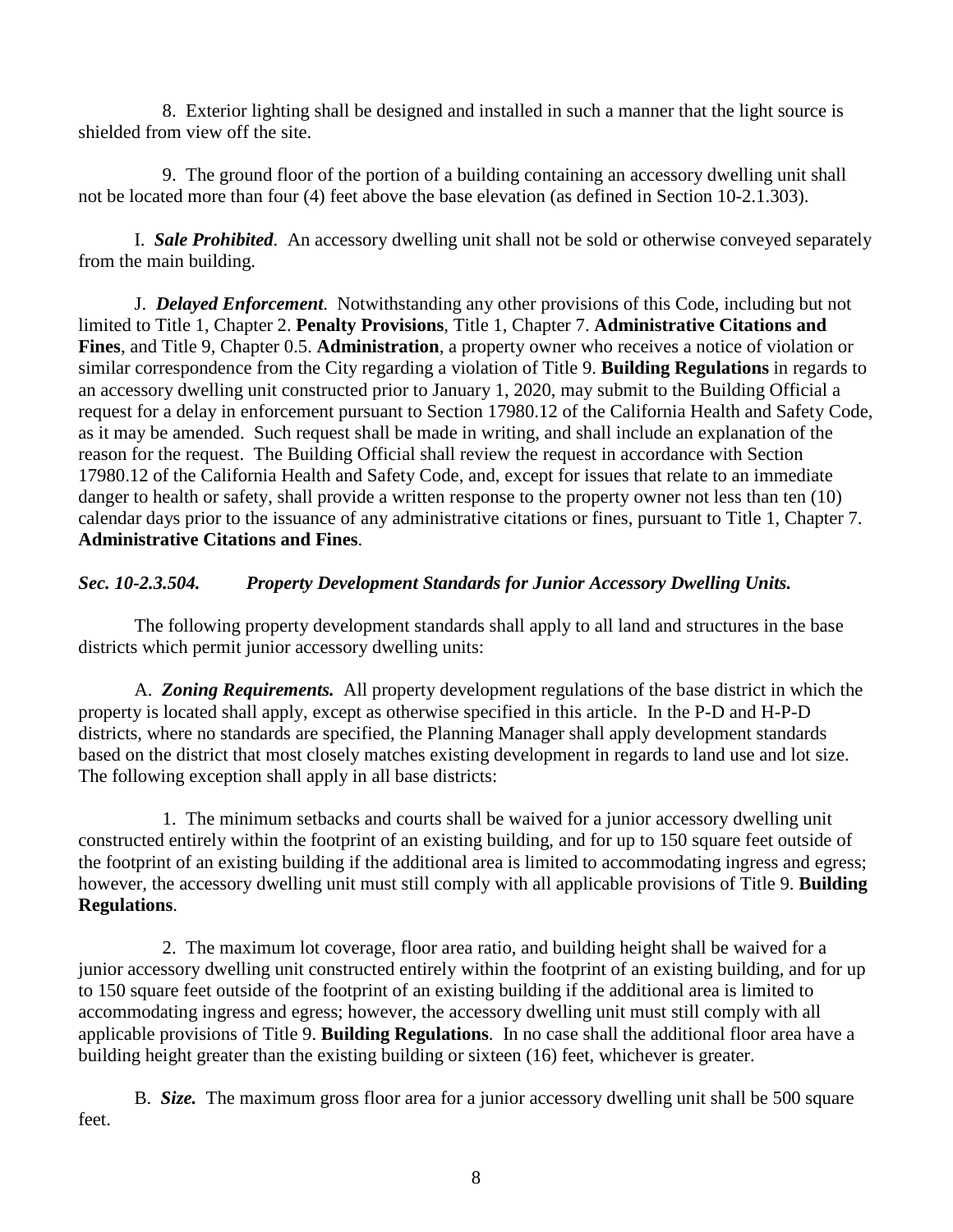C. *Design.* The junior accessory dwelling unit shall be designed to be architecturally consistent with the main building, including building form, exterior siding and/or trim, roof form and materials, and window placement/type. Any new exterior entrances to a junior accessory dwelling unit that is located in the same building as a single family dwelling shall be located on the side or in the rear of the building.

D. *Additional Design Standards for Garage Conversions.* In cases where a junior accessory dwelling unit is created through the conversion of an existing private garage, the garage conversion shall be architecturally consistent with the main building through one (1) of the following options:

1. The garage door is left operational to provide access to a storage space that is separated from the junior accessory dwelling unit by an interior partition wall. The partition wall shall not be constructed in such a manner as to fully or partially prevent the operation of the garage door. The installation of new window openings or pass doors not integral to the original design of the garage door is prohibited.

2. The garage door is removed entirely and replaced with fenestration elements of the existing dwelling designed to be architecturally consistent with the principal structure, including form, exterior siding and/or trim and window placement/type. A landscaped area shall be installed to provide a minimum of three (3) feet of separation between the driveway and the former garage door. This landscaped area may be reduced to a depth as little as one (1) foot if needed to maintain a minimum driveway length of eighteen (18) feet, as measured from the street line. This option may not be used when the existing driveway is less than nineteen (19) feet in length, as measured from the street line.

E. *Interior Connection.* Junior accessory dwelling units located within the same building as a single family dwelling shall include an interior connection to the single family dwelling. This interior connection may be secured by a locking door.

F. *Off-Street Parking.* No parking spaces are required.

G. *One Junior Accessory Dwelling Unit per Lot.* On any one (1) lot, no more than one (1) junior accessory dwelling unit shall be permitted.

H. *Second-Story Windows*. Second-story windows located within ten (10) feet of a side or rear property line in an R, D-3, or SFH-PD1 districts, or on a lot containing a single family dwelling in an M-3, H-P-D, or P-D district, shall have a sill height of not less than five (5) feet above the second-story floor.

I. *Owner Occupancy*. The owner of a lot containing a junior accessory dwelling unit shall occupy the single family dwelling, junior accessory dwelling unit, or an accessory dwelling unit, located on the same lot.

J. *Sale Prohibited*. A junior accessory dwelling unit shall not be sold or otherwise conveyed separately from the main building.

K. *Deed Restriction*. A deed restriction, approved by the City Attorney, shall be recorded setting forth the provisions of this Section 10-2.3.504. **Property Development Standards for Junior Accessory Dwelling Units**, and that the deed restriction may be enforced against future purchasers.